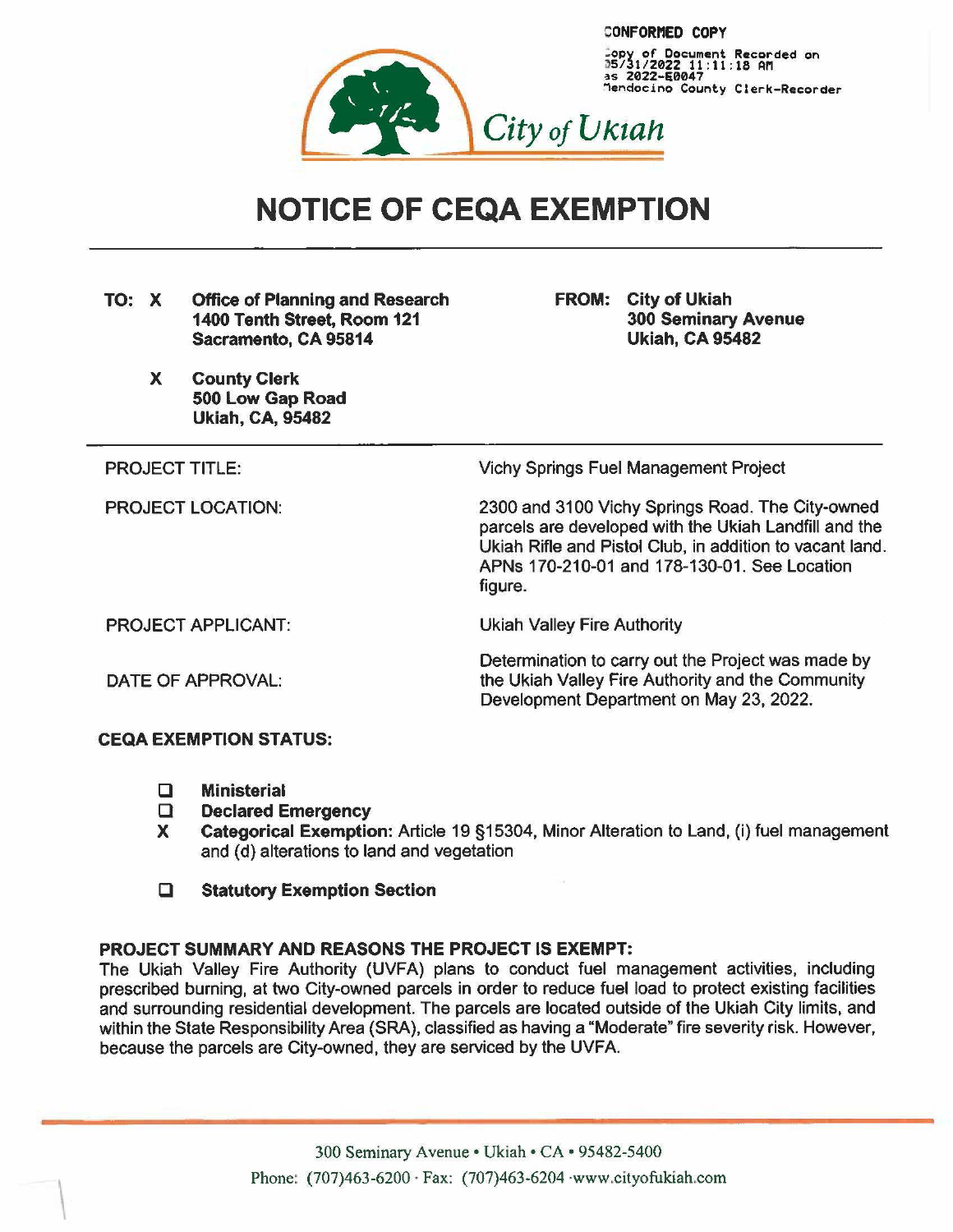

The parcels comprise a total approximately 380 acres that are developed with landfill and gun club facilities, as well as open areas that contain overgrown ruderal grasses. trees, and brush. The parcels also contain undeveloped roads throughout them. Prescribed burning would include burning open grass and understory vegetated areas; existing trees would remain and a one to three-foot buffer will be created by removing all vegetation around each tree for protection. Burning activities would use a combination of fuel drip torches and fuses, and would be performed in accordance with the National Fire Code guidelines. Burning activities are anticipated to take up to six hours over one day. Fire breaks would be created with hand tools and dozers, mostly along existing roads, to ensure the fire remains contained. The fire breaks will also serve as additional fire protection in the future. In addition, at the conclusion of the burning, crews will "mop-up" all hot spots to make sure the site is safely secured from additional fire risk. Fuel management activities will be conducted in conjunction with the California Department of Forestry and Fire Protection (Cal Fire) and other local fire entities, in part to provide training opportunities.

A search of California Fish and Wildlife's California Natural Diversity Database and the U.S. Fish and Wildlife Service's Wetland Habitat Mapper show no sensitive species or watercourses on the parcels. According to the County's GIS Public Portal, the parcels are also not identified as having timber, agricultural or scenic resources. As noted above, no healthy, mature or scenic trees would be removed. The UVFA plans to conduct fuel management activities on the parcels over the next two years (see figure below), and annually for the foreseeable future. This Notice of Exemption is intended to be utilized for future vegetation management practices, so long as there is not a significant change in the environment or project description that would necessitate additional environmental review, in accordance with CEQA guidelines.

The proposed project is exempt from the provisions of the California Environmental Quality Act (CEQA) pursuant to CEQA Guidelines §15304, Minor Alteration to Land, subsection (i) for fuel management activities and (d) minor alterations to land and vegetation, in order to reduce the fuel load and protect City-owned properties, facilities and surrounding residential development.

| <b>Lead Agency Contact Person</b> | Craig Schlatter, Community Development Director |
|-----------------------------------|-------------------------------------------------|
| <b>Phone Number</b>               | (707) 463-6219                                  |
| <b>Email</b>                      | cschlatter@cityofukiah.com                      |

This is to certify that the record of project approval is available to the General Public at:

Community Development Department, Ukiah Civic Center, 300 Seminary Avenue, Ukiah, CA 95482

Signature (Public Agency)

 $\sqrt{5-24-22}$ <br>(Date)

Community Development<br>
Director<br>
(Title)